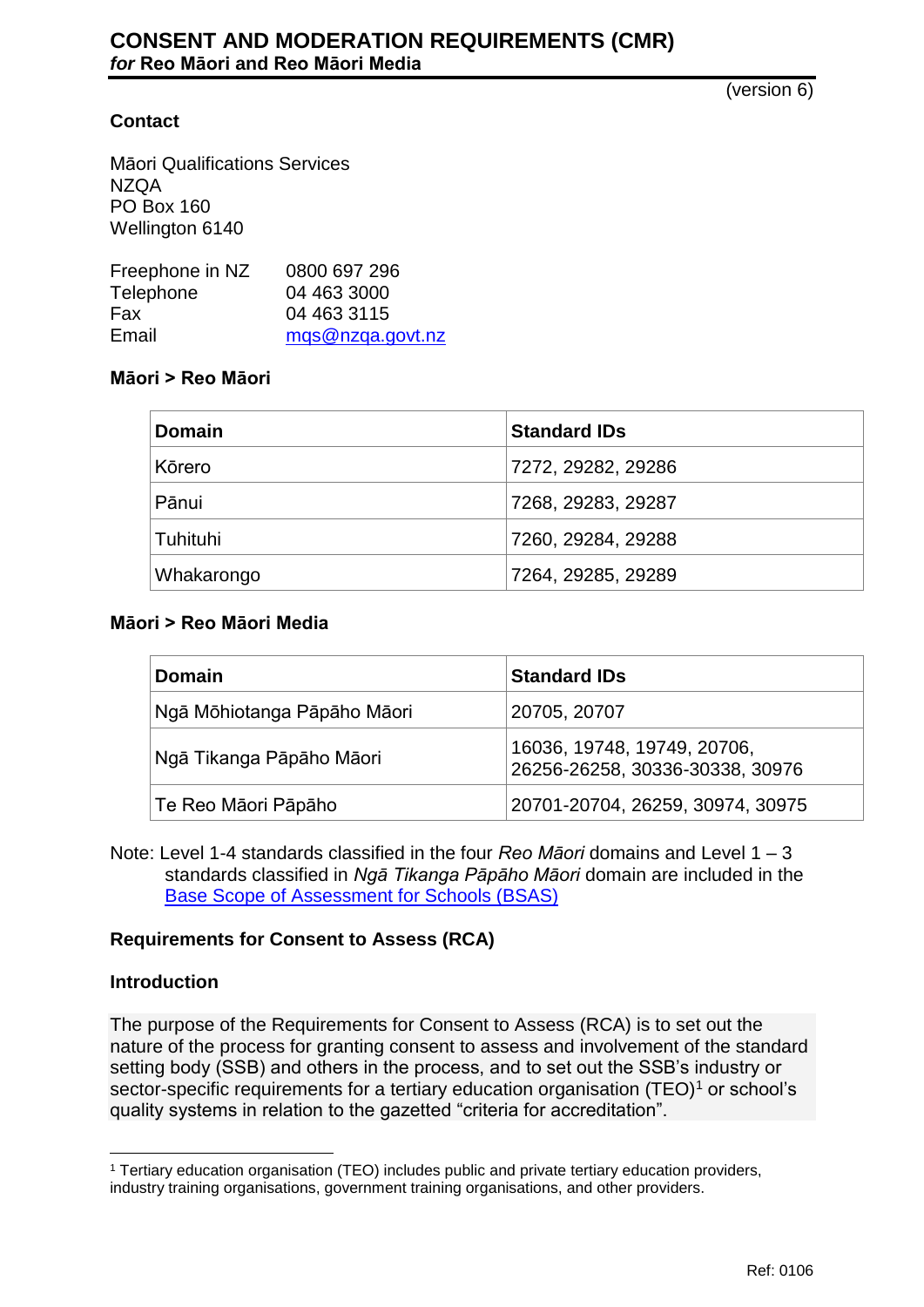# **Standard Setting Body involvement in process for granting consent to assess**

For unit standards in the subfield Reo Māori:

| Levels 1-4                                          | Ka whiriwhiri te Mana Tohu Mātauranga o Aotearoa i<br>ngā tono a te rōpū e whai ana i ēnei kaupapa.                                                                                                                                             |  |
|-----------------------------------------------------|-------------------------------------------------------------------------------------------------------------------------------------------------------------------------------------------------------------------------------------------------|--|
| Levels 5-8                                          | Ka whiriwhiri, ka haere ā-tinana tētahi o Te Mana Tohu<br>Mātauranga o Aotearoa, tētahi o te Whakaruruhau me<br>tētahi tangata e whakaako ana i te reo Māori, ka tohua e<br>te Whakaruruhau, ki te wāhi o te rōpū e whai ana i ēnei<br>kaupapa. |  |
| For unit standards in the subfield Reo Maori Media: |                                                                                                                                                                                                                                                 |  |
| Levels 1-3                                          | Evaluation of documentation by NZQA.                                                                                                                                                                                                            |  |
| Level 4 and above                                   | Evaluation of documentation and visit by NZQA,<br>Whakaruruhau, and teaching professional in the same                                                                                                                                           |  |

## **Visit waiver conditions**

Circumstances under which Whakaruruhau involvement in a consent to assess visit will be waived:

field from another provider.

- when the scope of the application involves consent to assess for a small number of unit standards and the chairperson of the Whakaruruhau agrees that given the particular nature of the unit standards a visit is not necessary;
- when the application for consent to assess has been developed in consultation with the Whakaruruhau and is supported by them; or,
- when the applicant organisation's history of teaching and assessment and their training facilities are well known to the Whakaruruhau.

# **Areas of shared responsibility**

None.

# **Fees for SSB involvement in process for granting consent to assess**

NZQA Māori Qualifications Services (MQS) may choose to charge reasonable fees for their involvement in granting consent to assess. Contact [MQS](mailto:mqs@nzqa.govt.nz) for further information.

Additional fees can be charged by NZQA and the Committee for University Academic Programmes (CUAP) for involvement in granting consent to assess. Contact the relevant quality assurance body (QAB) for information.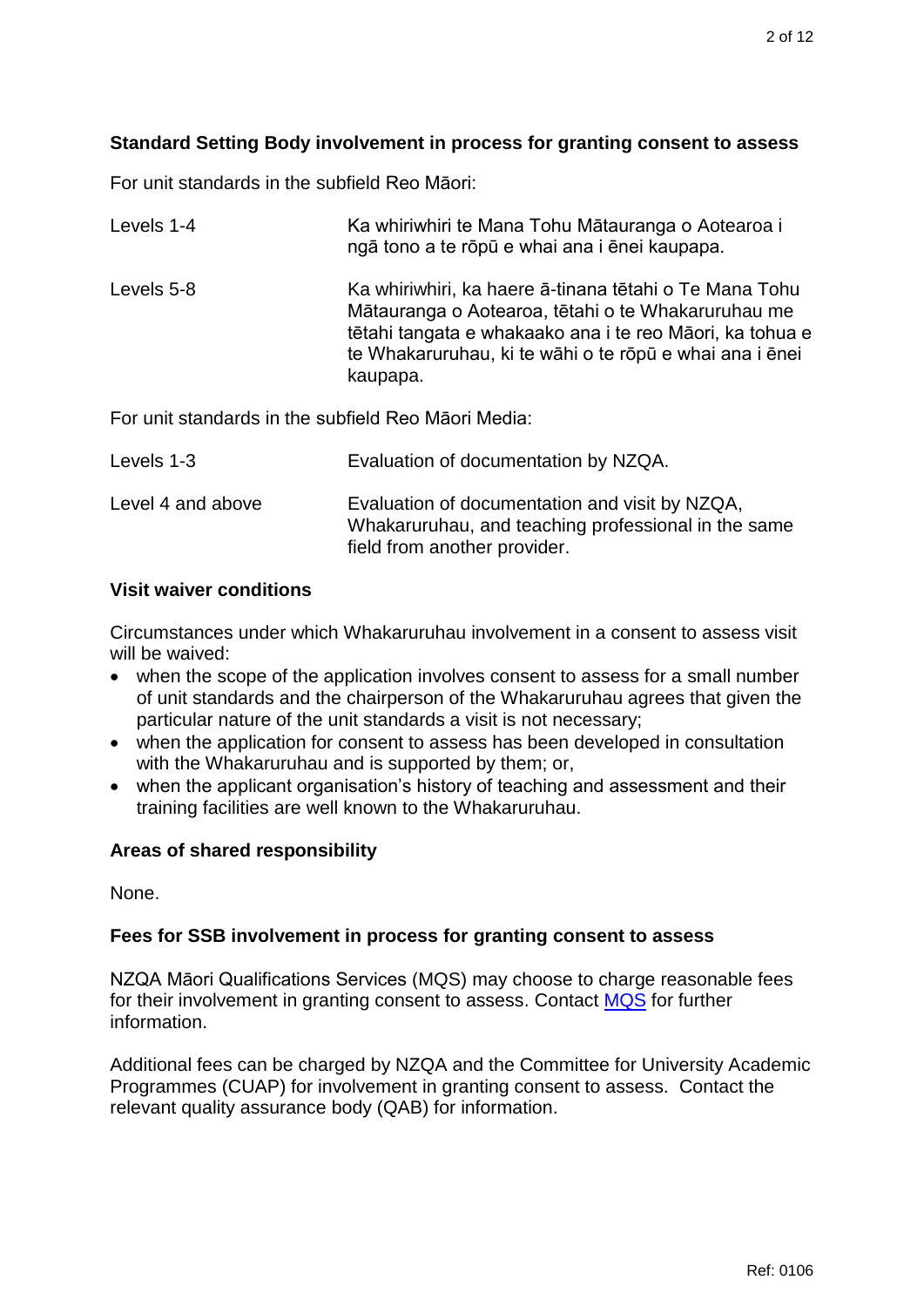## **General requirements for accreditation**

These are the general requirements for accreditation of providers gazetted in 1993. Applicants should consult their QAB (NZQA or CUAP) for details of the requirements.

Criterion 1 Development and evaluation of teaching programmes

There is a system for developing coherent teaching programmes and for their evaluation, which should include evaluation by learners/consumers.

Criterion 2 Financial, administrative and physical resources

Adequate and appropriate financial and administrative resources will be maintained to enable all necessary activities to be carried out.

Adequate, appropriate and accessible physical resources will be available for supporting students to meet the required standards.

Criterion 3 Staff selection, appraisal, and development

A teaching staff with the necessary knowledge and skills will be maintained through staff selection, appraisal, and development.

Criterion 4 Student entry

There is a system for establishing and clearly publicising student entry requirements that include no unreasonable barriers.

Criterion 5 Student guidance and support systems

Students have adequate access to appropriate guidance and support systems.

Criterion 6 Off-site practical or work-based components

There are arrangements for ensuring that any off-site practical or work-based components are fully integrated into the relevant programmes.

Criterion 7 Assessment

There is a system for ensuring that assessment is fair, valid, and consistent.

Criterion 8 Reporting

There is a system for providing students with fair and regular feedback on progress and fair reporting on final achievements, with an associated appeals procedure.

There is a reliable system for archiving information on final student achievements.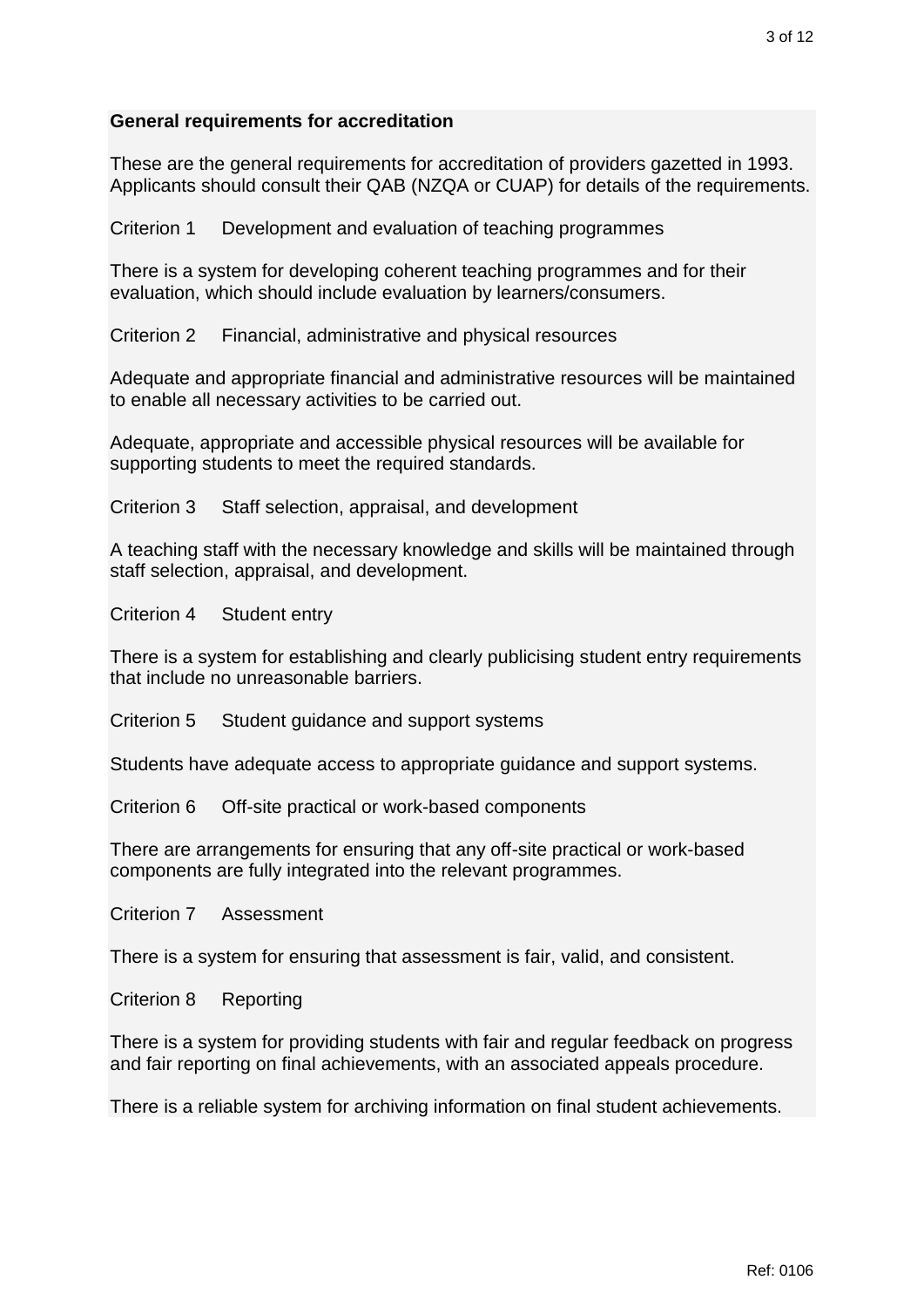## **Industry or sector-specific requirements for consent to assess**

The following specific requirements apply to the criteria to be met by an applicant organisation's Quality Management System. This is to ensure that the applicant organisation is responsive to Māori language and cultural requirements, to Māori learning and teaching styles, and to the Māori aspects of spirituality.

## **Criterion 1 Development and evaluation of teaching programmes**

The applicant organisation must have policies and procedures to ensure that:

- programmes are underpinned by ngā kaupapa o Te Hono o Te Kahurangi;
- Māori pedagogy is accommodated in terms of Māori teaching styles, language, culture and spirituality;
- the Māori community is involved;
- the teaching resources are culturally authentic and appropriate;
- a holistic and integrated approach to curriculum design, delivery and assessment is employed.

## **Criterion 2 Financial, administrative and physical resources**

The applicant organisation must have policies and procedures to ensure that appropriate support is provided for programmes with research components, including access to relevant ethics committees.

## **Criterion 3 Staff selection, appraisal and development**

The applicant organisation must have policies and procedures to ensure that:

- the selection process of staff recognises culturally appropriate protocols;
- teaching and/or assessing staff have a working knowledge of te reo Māori and tikanga Māori;
- teaching and/or assessing staff are endorsed as having knowledge and skills at least one level in advance of the consent to assess level being sought. Such endorsement could take the form of an attestation by the Whakairo Whakaruruhau or by whānau and hapū;
- teaching staff hold a relevant teaching qualification or can demonstrate equivalent knowledge and skills;
- programmes with research components are taught by teaching staff with experience and expertise in the supervision of research.

### **Criterion 5 Student guidance and support systems**

The applicant organisation must have policies and procedures to ensure support for students is respectful, effective, culturally appropriate and available in te reo Māori and English.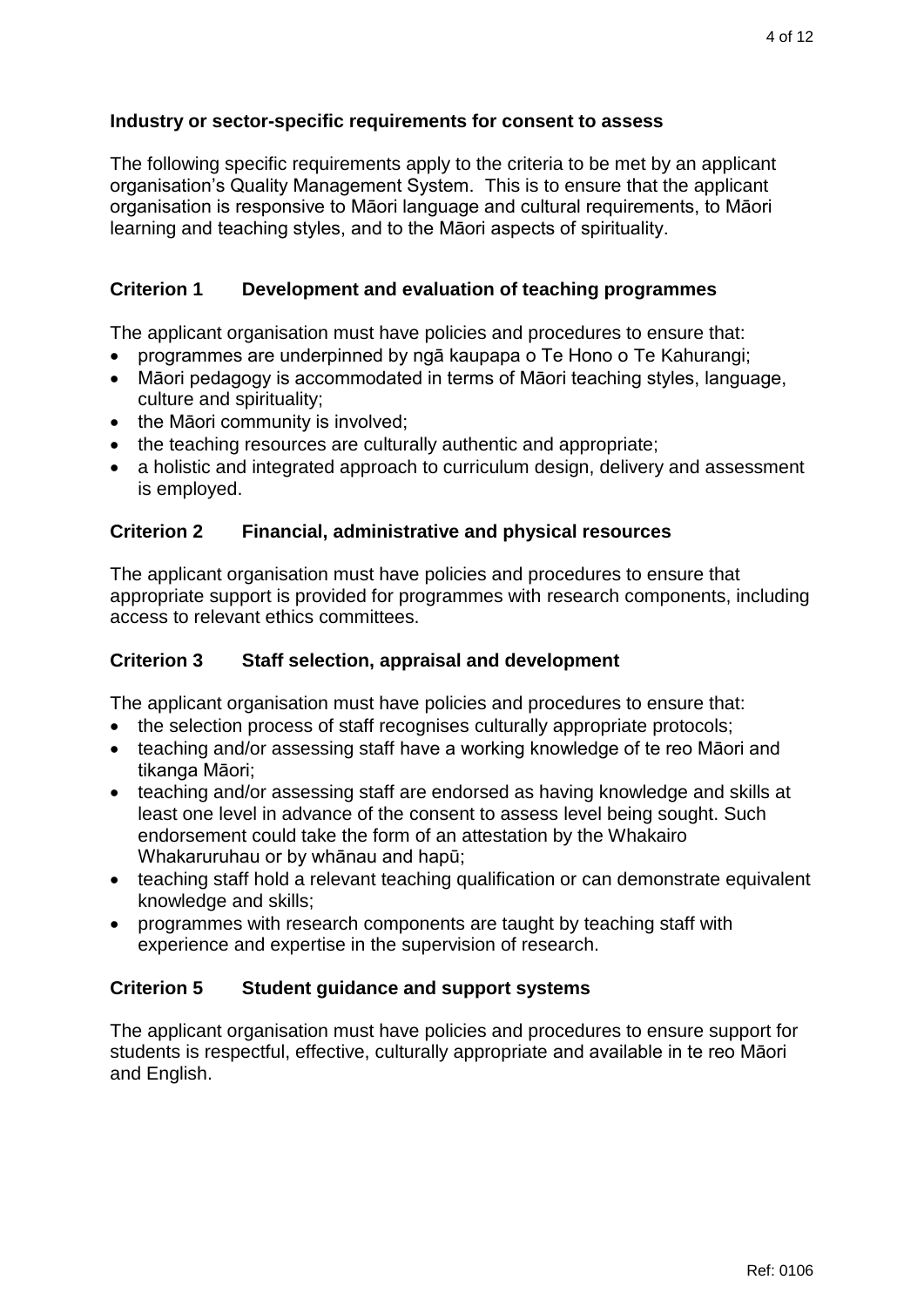# **Criterion 7 Assessment**

The applicant organisation must have policies and procedures that ensure a range of culturally appropriate assessment methods.

# **Te Hono o Te Kahurangi evaluative quality assurance**

All providers of field Māori unit standards listed on the DAS must show how the kaupapa (principles) of Te Hono o Te Kahurangi are expressed by their organisation. This may include threading te reo Māori and tikanga Māori throughout their teaching and assessment practices. Refer to [https://www.nzqa.govt.nz/maori-and-pasifika/te](https://www.nzqa.govt.nz/maori-and-pasifika/te-hono-o-te-kahurangi/)[hono-o-te-kahurangi/.](https://www.nzqa.govt.nz/maori-and-pasifika/te-hono-o-te-kahurangi/)

This table outlines definitions and translations of ngā kaupapa o Te Hono o Te Kahurangi.

| Ngā Kaupapa<br><b>The Principles</b> | Whakamāramatanga<br><b>Definitions</b>                                                                                                                                                                                                                     | <b>Active translation</b>                                                                                                                                                                                                                                        |
|--------------------------------------|------------------------------------------------------------------------------------------------------------------------------------------------------------------------------------------------------------------------------------------------------------|------------------------------------------------------------------------------------------------------------------------------------------------------------------------------------------------------------------------------------------------------------------|
| Rangatiratanga                       | Ka hua te rangatiratanga mā te<br>whakatinana i tā te Māori titiro ki<br>te ao i te wā e uruparetia ana<br>tūmanako<br>me<br>ngā<br>ngā<br>whakahihiritanga o te ākonga, o<br>te whānau, o te hapū, o te iwi, o<br>te hapori Māori, o te hapori<br>whānui. | Autonomy realised through<br>the enactment of a Māori<br>world-view in response to the<br>driving<br>aspirations<br>and<br>of<br>motivators<br>ākonga,<br>where<br>whanau, hapū, and<br>Māori<br>relevant,<br>the<br>community<br>and<br>sector<br>stakeholders. |
| Whanaungatanga                       | Ka tuia, ka kumanutia hoki ngā<br>whanaungatanga kia mau tonu<br>ai ngā hononga i runga i te<br>kauanuanu, i te pono me te<br>māramatanga, hei painga mō te<br>katoa.                                                                                      | Connecting,<br>fostering,<br>and<br>maintaining<br>relationships<br>based on respect, integrity<br>and understanding<br>for the<br>benefit of all.                                                                                                               |
| <b>Manaakitanga</b>                  | Te whakaatu i te hāpaitanga o te<br>mana mā roto i ngā whanonga<br>me ngā mahi manaaki i te<br>ākonga, i te whānau, i te hapū, i<br>te iwi, i te hapori hoki.                                                                                              | Manaakitanga<br>realised<br>by<br>mana enhancing behaviour<br>and practises for the care of<br>ākonga, whānau, hapū, iwi,<br>and community.                                                                                                                      |
| Pūkengatanga                         | E<br>whakahua<br>ana<br>te<br>mātauranga me ngā pūkenga e<br>mau tonu ai ngā mātāpono, ngā<br>whakapono, ngā hiahia matua<br>me ngā tūmanako o te iwi.                                                                                                     | Represents the knowledge<br>skills<br>to<br>the<br>and<br>ensure<br>principles, beliefs, needs and<br>aspirations of the people are<br>sustained.                                                                                                                |
| Kaitiakitanga                        | rokirokitanga,<br>Te<br>te<br>kaitiakitanga, te hāpaitanga hoki<br>o te ao me ōna taonga hei<br>painga mō te katoa.                                                                                                                                        | Preservation,<br>guardianship<br>and enhancement<br>of the<br>world and its treasures for the<br>benefit of all.                                                                                                                                                 |
| <b>Te Reo Māori</b>                  | E ora ana, e momoho ana, e<br>matomato ana hoki te tipu o te<br>kākano o te reo Māori.                                                                                                                                                                     | The Māori language is alive,<br>vibrant, and flourishing.                                                                                                                                                                                                        |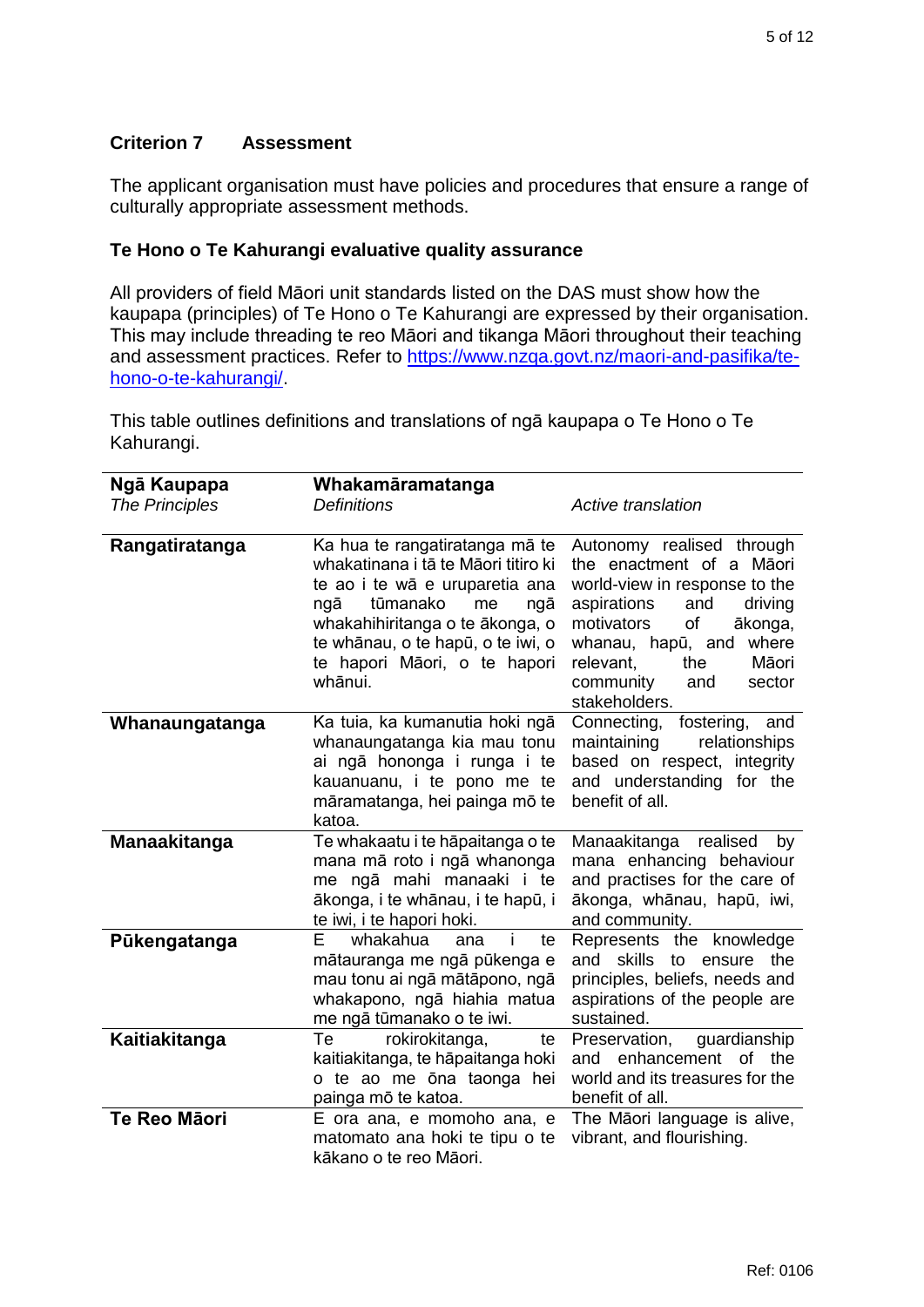#### **Non-compliance with requirements for maintaining consent to assess**

Where there is evidence of non-compliance with the requirements for consent to assess, the QAB (NZQA or CUAP) will seek remedial action. In cases where this action is ineffective and non-compliance continues, or in cases of repeated noncompliance, the QAB will take action that can ultimately lead to the withdrawal of consent to assess.

#### **Implementation**

NZQA is able to provide sufficient trained participants to service the requirements of processes for granting consent to assess.

#### **Moderation Requirements (MR)**

A centrally established and directed national external moderation system has been set up by NZQA.

Kua whakatūhia e Te Mana Tohu Mātauranga o Aotearoa tētahi pūnaha whakaōriteā-waho (translation).

#### **Introduction**

The purpose of the Moderation Requirements (MR) is to provide details on the national external moderation system, developed by NZQA, to ensure that assessment decisions of TEOs and schools with consent to assess are consistent with the national standard. All TEOs and schools with consent to assess against the standards in this CMR must meet the requirements for moderation outlined in this MR.

NZQA manages moderation systems for schools and TEOs assessing against the standards covered by this CMR.

| Schools contact:                            |                             |
|---------------------------------------------|-----------------------------|
| <b>School Quality Assurance and Liaison</b> |                             |
| Email:                                      | schoolsliaison@nzga.govt.nz |
| Telephone:                                  | 04 463 3000                 |
| Fax:                                        | 04 463 3113                 |
|                                             |                             |

TEOs contact: Monitoring and Assessment Email: [qaadmin@nzqa.govt.nz](mailto:qaadmin@nzqa.govt.nz) Telephone: 04 463 3000

#### **Moderation System**

National external moderation systems are developed to ensure that assessment decisions in relation to assessment standards are consistent nationally.

Feedback from national external moderation contributes to standard-setting and to improvements in assessment practice and outcomes for learners.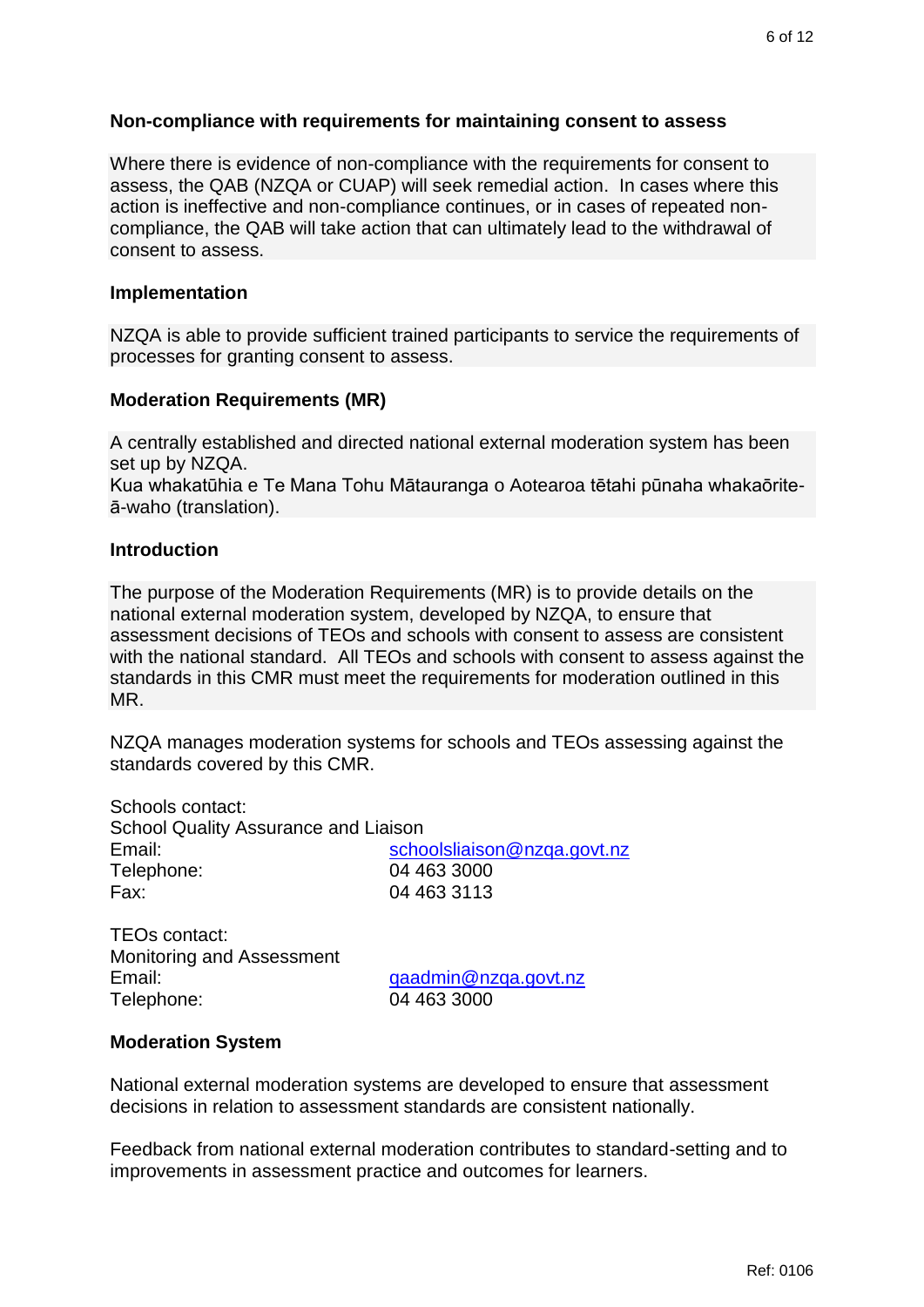## **Responsibilities**

Three NZQA business units share the responsibility for national external moderation for the standards covered by this CMR.

The Assessment and Moderation business unit is responsible for producing and quality assuring moderation reports.

The School Quality Assurance and Liaison and the Monitoring and Assessment teams are responsible for establishing and monitoring annual moderation plans with schools and TEOs respectively. Final accountability and decision-making rests at management level.

### *Moderators*

NZQA appoints or contracts moderators, selected for their assessment and curriculum or subject expertise, to carry out the national external moderation of assessor decisions and assessment materials and to complete a moderation report for each moderated standard.

Each moderation system has a National Moderator whose role includes providing leadership in the interpretation of standards and monitoring consistency of moderator decisions in their system.

### *Liaison with NZQA*

Each school must appoint a Principal's Nominee and each TEO a Moderation Liaison who will be responsible for ensuring their organisation engages in national external moderation of NZQA-managed standards.

### *Meeting national external moderation requirements*

Schools meet national external moderation requirements when they:

- meet moderation deadlines
- provide assessment materials and make assessor judgements that are fair and valid
- provide assessment materials that reflect the requirements of the standard.

TEOs meet national external moderation requirements when they:

- provide an assessment plan for the year that fully reflects the organisation's assessment intentions
- meet moderation deadlines
- provide assessment materials and make assessor judgements that are fair and valid
- provide assessment materials that reflect the requirements of the standard.

It is the responsibility of TEOs with consent to assess and intending to assess against these standards to contact NZQA so that national external moderation of assessments can be arranged. All TEOs with new consent to assess or change of scope must contact Monitoring and Assessment to advise when assessment against standards covered by this CMR will commence.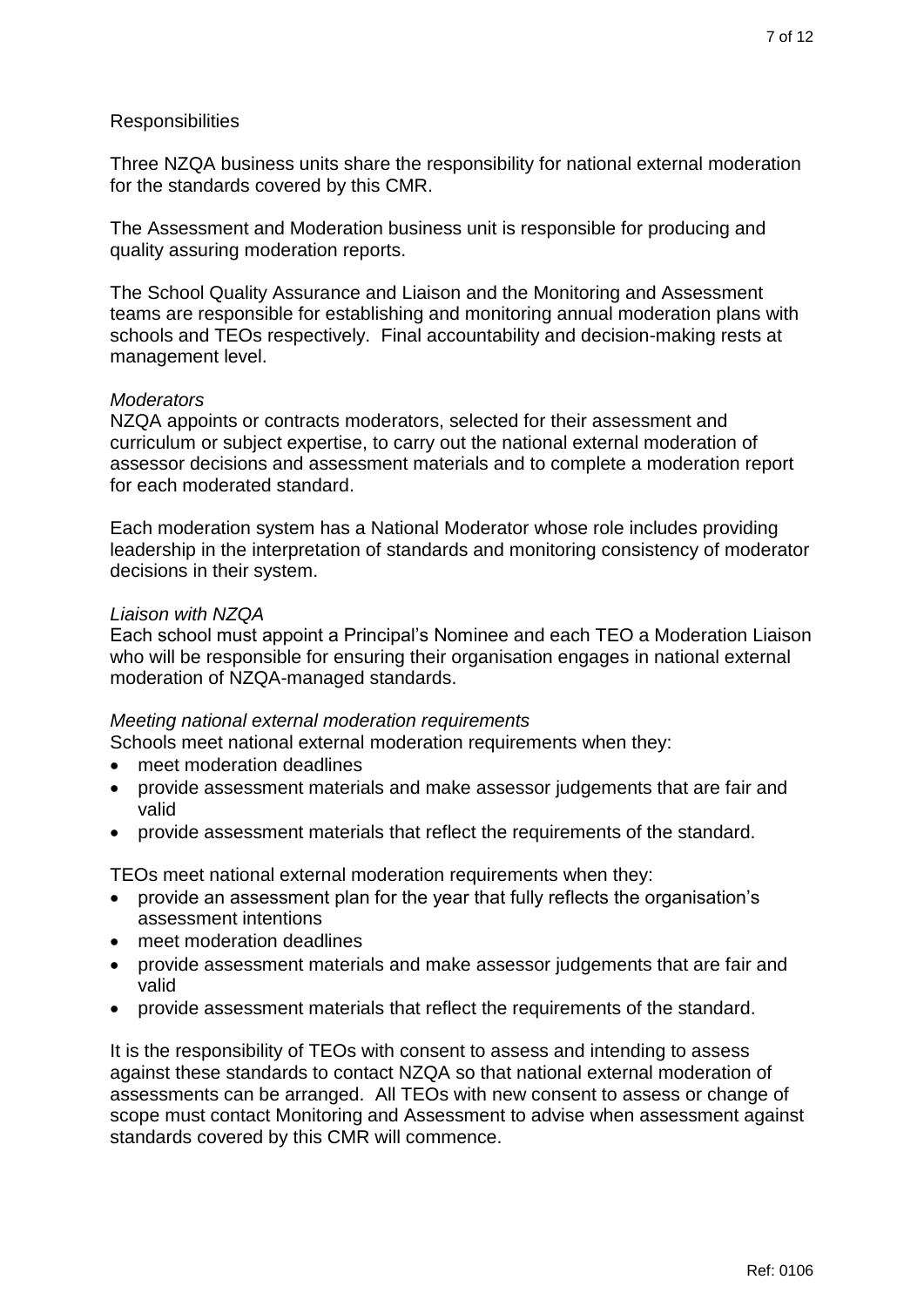## Assessment plan

Schools are not required to submit an assessment plan but may do so if they choose.

TEOs are required to submit an assessment plan that captures the organisation's assessment intentions. On an annual basis (usually in November), Monitoring and Assessment requests an assessment plan, identifying standards the TEO is likely to be assessing and/or reporting credit during the next academic (usually calendar) year. TEOs may request, on their assessment plan, that particular standards or groups of standards be selected for moderation in that year.

### Moderation plan

The moderation plan, created from the assessment plan, lists the sample of standards selected by NZQA for moderation in the academic year.

The moderation plan also includes a submission date(s) (the date by when materials must be submitted to the moderator, although materials may be submitted prior to this date).

- Schools may negotiate changes to the moderation plan if the standard was not assessed in the previous year and will not be assessed in the current year.
- Each year NZQA will select standards that are mandatory for schools. These standards cannot be negotiated.
- TEOs may negotiate changes to the moderation plan if standards selected for moderation will not be assessed by the submission date.

Moderation plans for the relevant academic year are available online through the organisation's provider login at [http://www.nzqa.govt.nz/login.](http://www.nzqa.govt.nz/login)

### *Selecting standards for moderation*

For schools, a representative sample of standards will be selected from results reported in the previous year. Additional standards may be selected based on national external moderation results history.

For TEOs, the selection of standards depends on a combination of factors, which include:

- the amount of assessment being carried out;
- the range of moderation systems from which standards are being assessed;
- the number of standards being assessed within those moderation systems;
- risk factors, such as health and safety;
- any other contributing quality assurance considerations (for example, moderation results history or ongoing non-compliance) or requirements (for example, additional moderation).

# *Submission date*

The submission date is the date by when materials must be submitted to the moderator.

- School submission dates are between March and December.
- TEO submission dates are usually between June and November.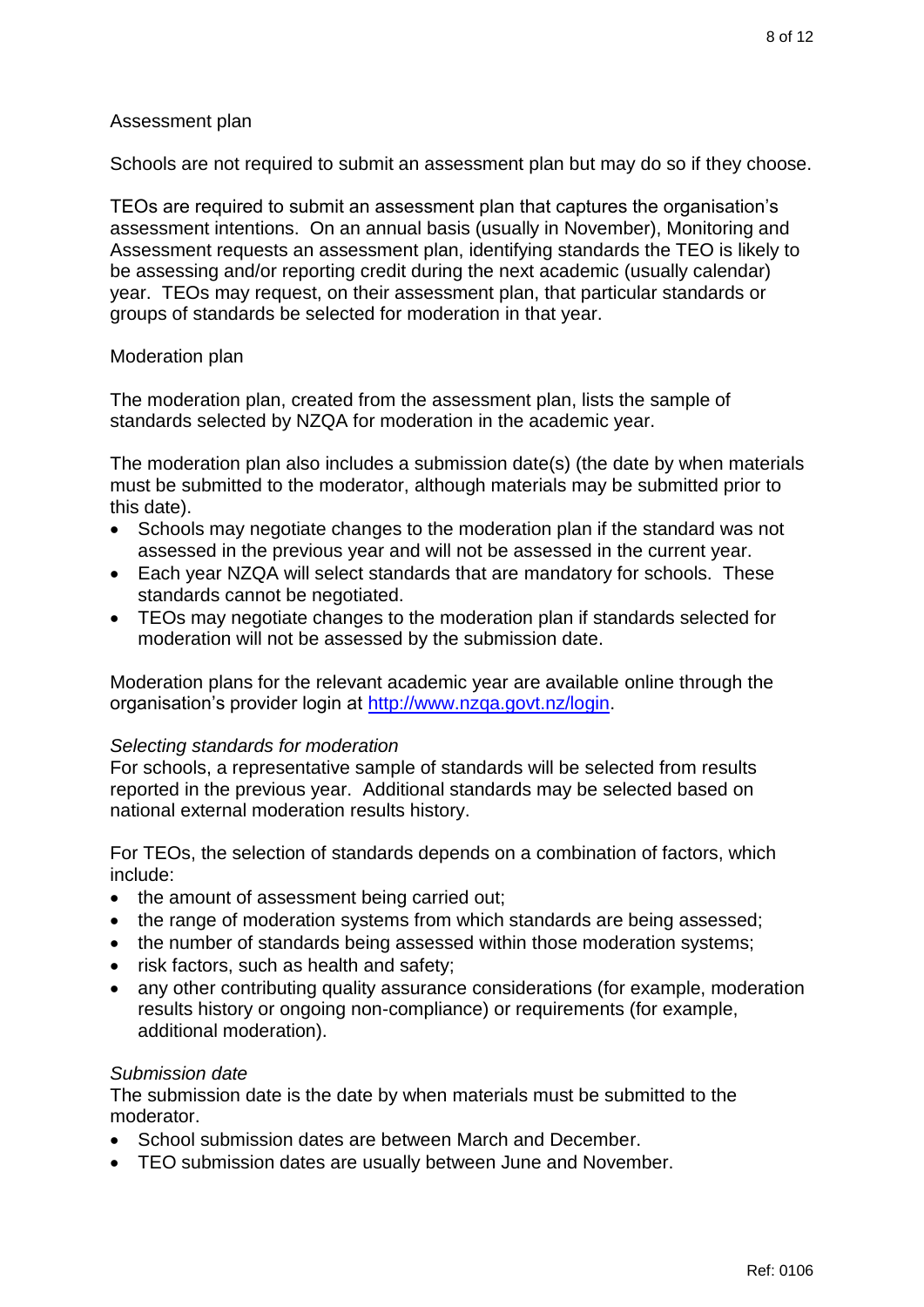Detailed information for TEOs about assessment and moderation plans is available in the *National External Moderation Guidelines for TEOs,* published on the [NZQA](https://www.nzqa.govt.nz/providers-partners/assessment-and-moderation-of-standards/tertiary-moderation/)  [website.](https://www.nzqa.govt.nz/providers-partners/assessment-and-moderation-of-standards/tertiary-moderation/)

## *How moderation occurs*

National External Moderation is carried out online, generally by individual moderators, and is usually post-assessment i.e. approval of assessment material and the review of assessor judgements are completed simultaneously after assessment has occurred.

### *Kāhui or fono*

For some moderation systems**,** mainly in Field Māori or Pasifika, moderation occurs through kāhui or fono. At these meetings moderators moderate submitted assessment materials and learner samples concurrently. The systems for which moderation occurs through kāhui or fono will be confirmed annually by NZQA. The submission date for these systems may be different to the overall submission date shown on the moderation plan. In these cases, the kāhui or fono submission date will be identified on the moderation plan.

Guidance on how to submit material for external moderation is available on the NZQA [website.](https://www.nzqa.govt.nz/providers-partners/assessment-and-moderation-of-standards/)

The focus of moderation is on assessor decisions. NZQA may not moderate assessment materials, particularly where assessor decisions in relation to assessment standards are nationally consistent.

# *Pre-assessment moderation*

NZQA recognises the academic autonomy of organisations with consent to assess to use self-developed assessment materials. Pre-assessment moderation by NZQA of assessment materials is not usually required. Situations in which pre-assessment moderation may be requested include:

- newly registered standards which include health and safety components that present a potential risk if not validly assessed
- organisations with consent to assess where issues have been identified around their capability to develop valid assessment material.

# *On-site moderation*

An on-site moderation visit may occur to observe and verify assessor decisions for standards which contain practical components. Moderation visits are carried out by moderators. An NZQA staff member may also be in attendance. Schools and TEOs will be notified if an on-site visit is part of the moderation process. The timing of the visit will be at a time mutually agreed between the organisation with consent to assess and NZQA.

# **Materials required for moderation**

Materials submitted for moderation must include:

- the assessment tool or assessment activity or instructions given to the learner (learner evidence guide)
- an assessment schedule (that includes evidence and judgement statements)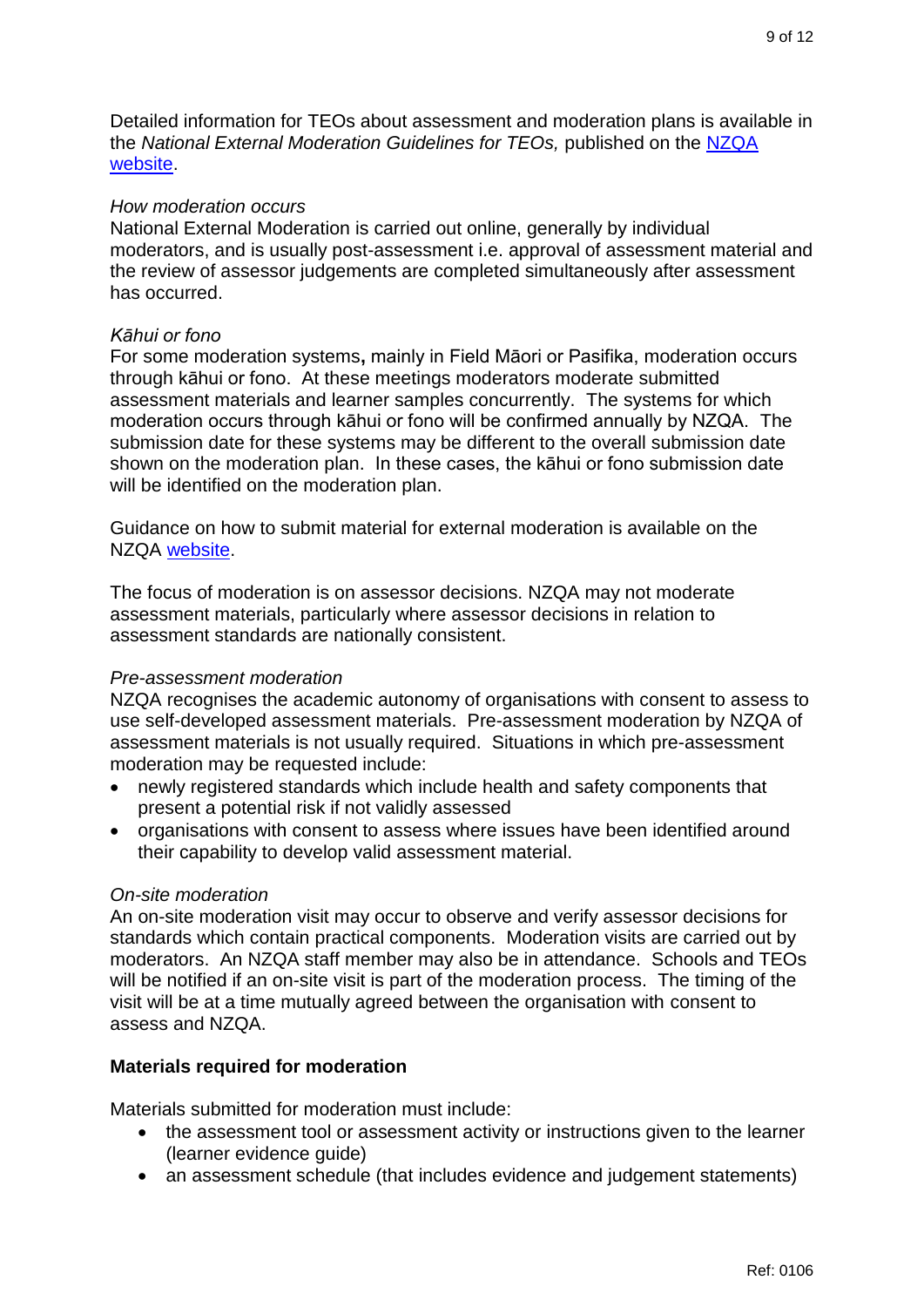• samples of assessed learner work.

The assessor decisions for each sample of learner work must be clearly identified. Individual learners must be clearly identified where the learner is part of a group performance.

#### *Learner samples*

Learner samples must be a complete sample for each individual learner, rather than composite samples.

Schools are required to submit:

- eight samples of learner work for standards for which more than one grade is available (i.e. achieved, merit, excellence).
- four samples of learner work for standards for which the only available grade is achieved.

Each school is required to have systems in place for random selection of learner samples for the standards listed in the moderation plan. A guideline for the selection of learner samples for moderation is available on the [NZQA website.](http://www.nzqa.govt.nz/assets/Providers-and-partners/Assessment-and-moderation/sec-mod-selection-guidelines.pdf)

TEOs are required to submit:

- eight samples of learner work for standards for which more than one grade is available (i.e. achieved, merit and excellence)
- three samples of learner work for standards for which the only available grade is achieved.

For standards for which more than one grade is available, the sample submitted by each TEO must include assessed work for each grade awarded. The majority of samples must be 'achieved' or higher and any 'not achieved' samples must be borderline.

#### **Reporting**

MQS is responsible for evaluating the effectiveness of its national external moderation system, and for providing an annual report to NZQA.

#### *Moderation reports*

Moderation reports include feedback on assessor judgements and may include feedback on assessment materials.

Moderation reports are uploaded to the school provider login or TEO's homepage on the NZQA website - [http://www.nzqa.govt.nz/login.](http://www.nzqa.govt.nz/login) For postal moderation submissions, moderated assessment materials and learner samples are returned to the school/TEO.

#### *Annual summary of moderation outcomes*

For schools, a letter and report summarising moderation outcomes are sent to the Principal and Principal's Nominee at the end of the moderation cycle.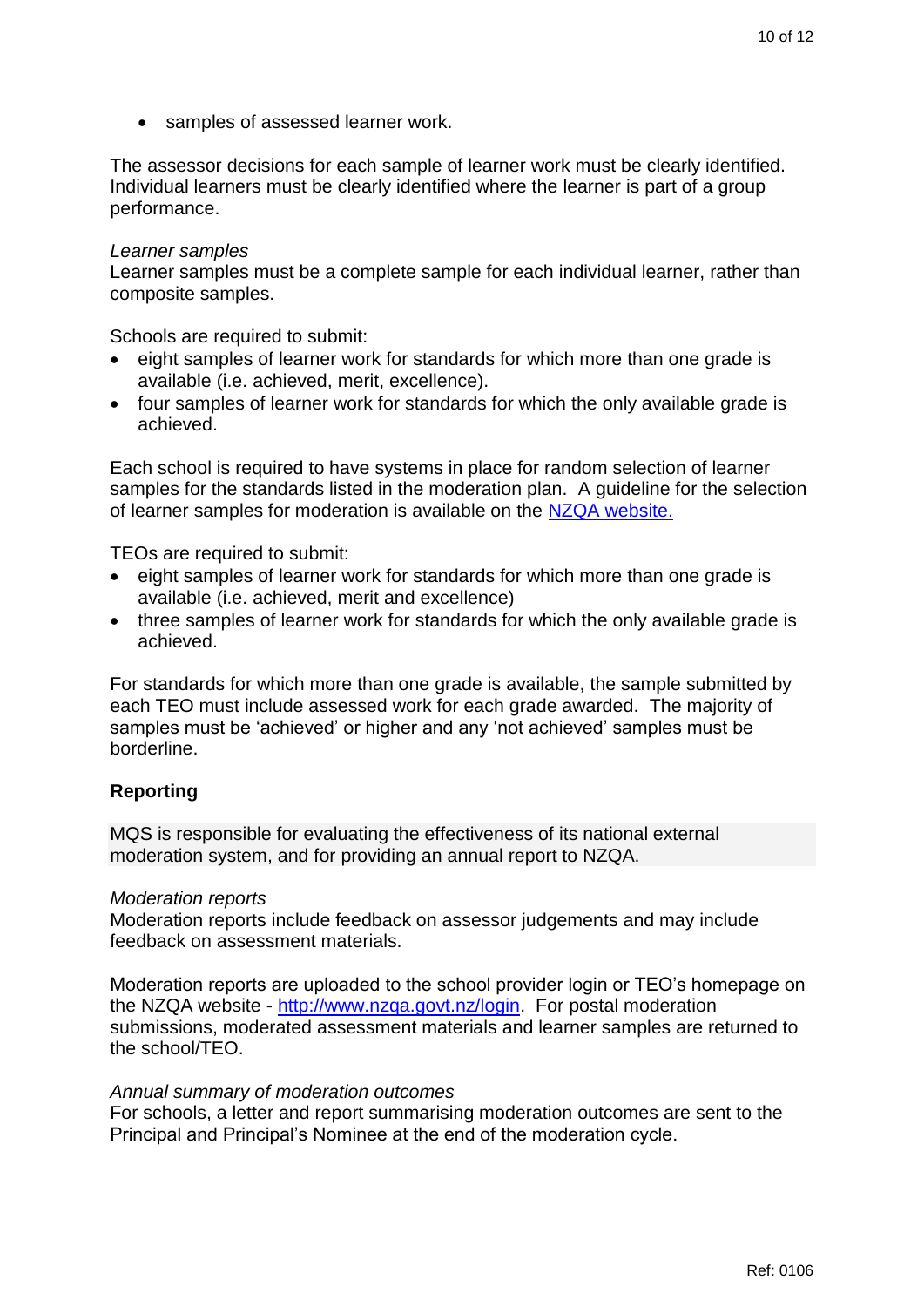For TEOs, an annual summary is sent to the Quality Assurance Contact and Moderation Liaison at the end of the moderation cycle. The summary will detail what actions, if any, are required to address issues identified by moderation (See *Noncompliance with moderation requirements* below).

#### *Querying moderation reports*

Schools and TEOs unclear about the meaning of comments in a moderation report may lodge a query with the moderator. Guidance is available on the [NZQA website.](https://www.nzqa.govt.nz/providers-partners/assessment-and-moderation-of-standards/managing-national-assessment-in-schools/secondary-moderation/external-moderation/appeal-a-moderation-report/)

#### *Feedback on the national external moderation system*

Schools and TEOs with consent to assess may provide NZQA with feedback on the national external moderation system at any time. NZQA will evaluate the moderation system at least every three years, with feedback sought from participants as to its effectiveness and efficiency. Where significant changes are made, NZQA will revise the CMR's MR to reflect the changes. Information about significant changes to the MR will be promulgated on the NZQA website. Minor changes to the management of the moderation system will be communicated via circulars to schools and to TEOs through the TEO Guidelines.

## **Funding**

Costs associated with establishing and centrally managing the national external moderation system will be funded by NZQA. This funding excludes the QAAMTM process and NZQA Best Practice Workshops. Please refer to the NZQA website for the costs relating to these services. If moderators are required to provide additional support to organisations with consent to assess, this will be charged at \$190/hr (GST excl.)

For TEOs, NZQA may charge for any additional activities required by them to address issues identified through moderation or other non-compliance with national external moderation requirements (for example, non-submission of assessment material and/or learner samples). These activities (such as pre-assessment moderation, additional moderation, on-site moderation, assessment practice reviews, and visits to TEOs to discuss assessment or moderation issues) will be charged at \$190 /hr (GST excl.)

### **Non-compliance with moderation requirements**

Non-compliance with meeting the requirements of this moderation system will result in further action by NZQA. Ongoing unresolved non-compliance will be referred to the appropriate QAB (NZQA or CUAP). Ultimately the QAB may withdraw consent to assess.

When a school is non-compliant, follow-up action will normally be initiated by the NZQA School Relationship Manager.

When a TEO is non-compliant, follow-up action will normally be initiated by the Monitoring and Assessment Evaluator.